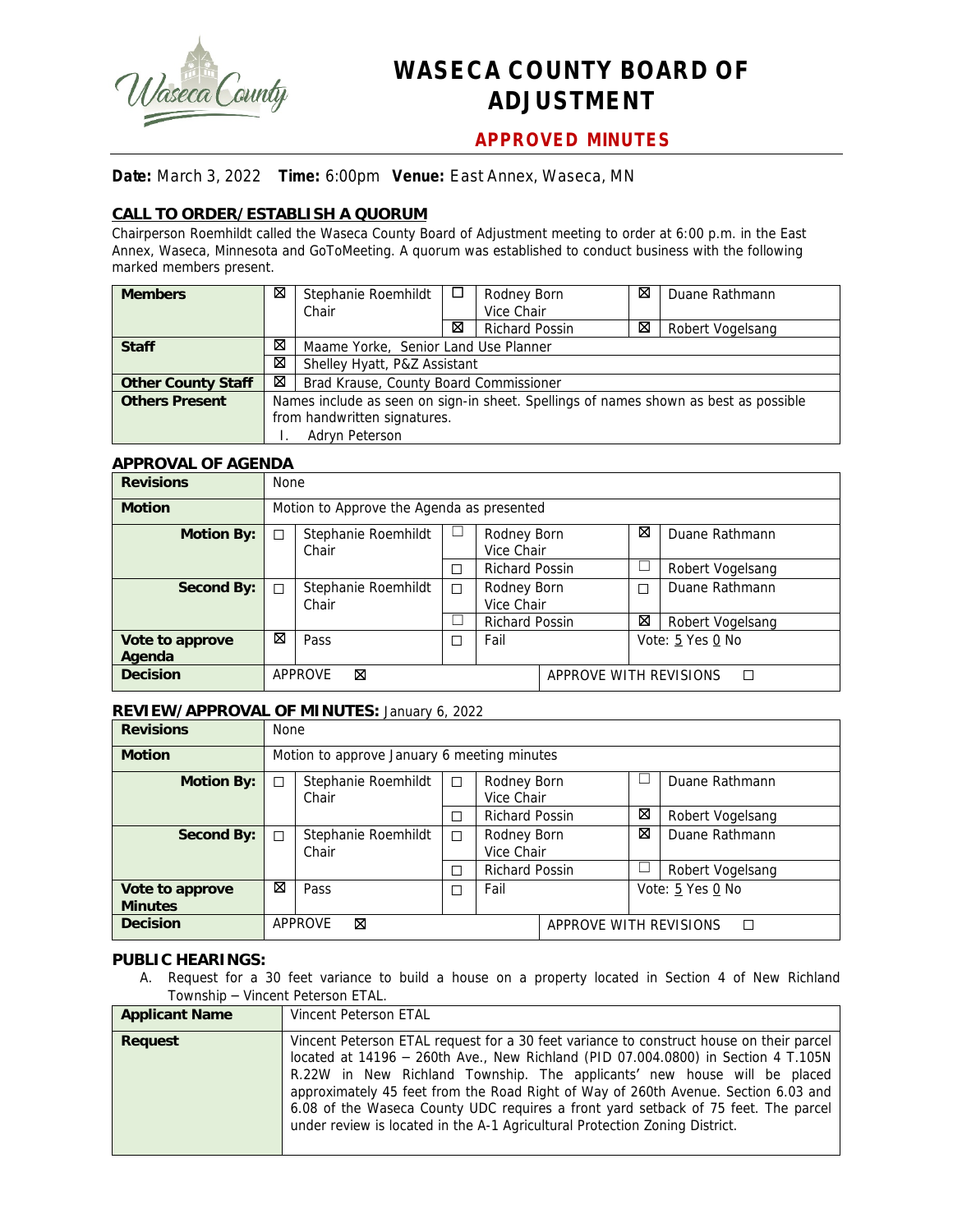| <b>UDC Reference</b>                                      | + §3.08 Variances and Appeals<br>$\frac{1}{2}$ §2.01 Intent                                                                                                                                                                                                                                                                                                                                                                |  |  |  |  |  |
|-----------------------------------------------------------|----------------------------------------------------------------------------------------------------------------------------------------------------------------------------------------------------------------------------------------------------------------------------------------------------------------------------------------------------------------------------------------------------------------------------|--|--|--|--|--|
|                                                           | + §2.04 Nonconforming Structures                                                                                                                                                                                                                                                                                                                                                                                           |  |  |  |  |  |
|                                                           | + §6.03 Summary Table Of Dimensional Standards<br>+ §6.08 A-1 Agricultural Protection District Standards                                                                                                                                                                                                                                                                                                                   |  |  |  |  |  |
| <b>Site Plan</b>                                          | Yorke showed a survey drawing and explained the requested variance.                                                                                                                                                                                                                                                                                                                                                        |  |  |  |  |  |
| <b>Issues with the</b>                                    | <b>SSTS Compliance and upgrade:</b> as part of the site improvement, the applicants are                                                                                                                                                                                                                                                                                                                                    |  |  |  |  |  |
| <b>Request</b>                                            | proposing to redo their existing septic. A septic design and septic permit will need to<br>be approved by the Waseca County Public Health. Setback requirements between                                                                                                                                                                                                                                                    |  |  |  |  |  |
|                                                           | septic systems and all structures on the property shall be adhered to.                                                                                                                                                                                                                                                                                                                                                     |  |  |  |  |  |
| <b>Agency Comments</b>                                    | An email containing the link to the staff report was provided to the Department of<br>Natural Resources, Waseca County Public Health Services, Sheriff, Attorney and Public<br>Works Departments for their review and comments.                                                                                                                                                                                            |  |  |  |  |  |
|                                                           | Yorke informed the Board of Adjustment that comments were received from the DNR<br>and Waseca public health.                                                                                                                                                                                                                                                                                                               |  |  |  |  |  |
|                                                           | Public Health (Kim Jewison) Comments: "Looks like everything is covered for me so no<br>comment!"                                                                                                                                                                                                                                                                                                                          |  |  |  |  |  |
|                                                           | Dan Girolamo (DNR) Comment: "I reviewed Vincent Peterson's application and found<br>this parcel to be adjacent to a county ditch. Therefore, no comment."                                                                                                                                                                                                                                                                  |  |  |  |  |  |
| <b>Applicant Comment</b>                                  | The applicant Adryn Peterson did not have any additional comments.                                                                                                                                                                                                                                                                                                                                                         |  |  |  |  |  |
| <b>Public Comments</b>                                    | The Public Hearing was opened by Born at 6:14pm<br>There were no public comments from the public both online and in-person<br>The hearing was closed by Born at 6:14pm                                                                                                                                                                                                                                                     |  |  |  |  |  |
| <b>Board of Adjustment</b><br><b>Discussion/Questions</b> | None                                                                                                                                                                                                                                                                                                                                                                                                                       |  |  |  |  |  |
| <b>Criteria for Approval</b>                              | Staff did not read the criteria into record since there were no changes to the initial<br>criteria sent to the Board of Adjustment members.<br>A) Is the variance request in harmony with the general purposes and intent<br>of the official controls and consistent with the county's Comprehensive<br>Plan?<br>Applicant: Yes.                                                                                           |  |  |  |  |  |
|                                                           | Staff: The variance request is in harmony with the general purposes and intent of<br>official controls. The Waseca County comprehensive land use plan places<br>the property in the agriculture/open space area. A single family dwelling is a<br>permitted use in this zone.                                                                                                                                              |  |  |  |  |  |
|                                                           | B) Is the property owner proposing to use the property in a reasonable<br>manner not permitted by an official control?<br>Applicant: Yes.                                                                                                                                                                                                                                                                                  |  |  |  |  |  |
|                                                           | Staff: The applicant is proposing to use the property in a reasonable manner<br>permitted in the Unified Development Code (UDC). A single family dwelling<br>is permitted uses in the zoning district. The variance will enable the<br>reconstruct a nonconforming structure in that same location.                                                                                                                        |  |  |  |  |  |
|                                                           | C) Is the need for the variance due to circumstances unique to the property<br>and not created by the current or prior property owners?<br>Applicant: Consistent to continuing the location of home since 1909.                                                                                                                                                                                                            |  |  |  |  |  |
|                                                           | Staff: The existing house was constructed under prior zoning code which required<br>a different setback. The owners are constrained in moving the house back<br>due to the County Ditch 27 running through the parcel and the elevation of<br>the land south of the existing house. Owing to this, the need for the variance<br>is due to unique circumstances and not created by the current or prior<br>property owners. |  |  |  |  |  |
|                                                           | D) Will the issuance of the variance maintain the essential character of the<br>locality?<br>Applicant: Yes.                                                                                                                                                                                                                                                                                                               |  |  |  |  |  |
|                                                           | Staff: The issuance of the variance will not alter the essential character of the<br>locality. As mentioned above, single family dwellings are permitted in this                                                                                                                                                                                                                                                           |  |  |  |  |  |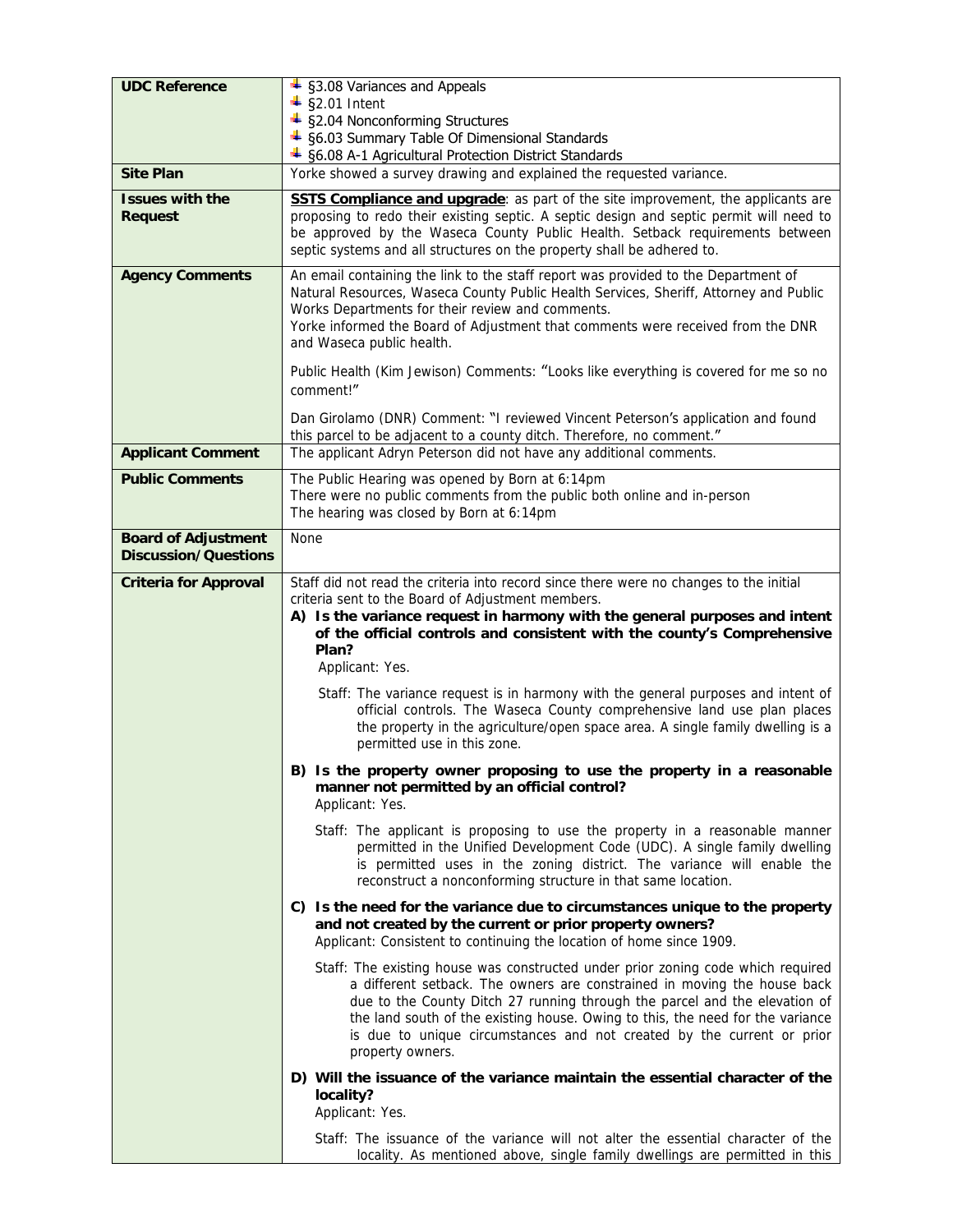|                                                 | zoning district. The dwelling will not be detrimental to adjacent property<br>owners.                                                                                                                                                                                                                                                                                                                                                                                                                                                                                                                                                                                                                                                                                                                                                                                                                                                                                                                                                                                                                                                                                                                                                                                           |                                                                 |                                                                                                           |        |                           |                   |                    |        |  |                  |
|-------------------------------------------------|---------------------------------------------------------------------------------------------------------------------------------------------------------------------------------------------------------------------------------------------------------------------------------------------------------------------------------------------------------------------------------------------------------------------------------------------------------------------------------------------------------------------------------------------------------------------------------------------------------------------------------------------------------------------------------------------------------------------------------------------------------------------------------------------------------------------------------------------------------------------------------------------------------------------------------------------------------------------------------------------------------------------------------------------------------------------------------------------------------------------------------------------------------------------------------------------------------------------------------------------------------------------------------|-----------------------------------------------------------------|-----------------------------------------------------------------------------------------------------------|--------|---------------------------|-------------------|--------------------|--------|--|------------------|
|                                                 | E) Does the need for the variance involve more than economic<br>considerations?<br>Applicant: No economic consideration.                                                                                                                                                                                                                                                                                                                                                                                                                                                                                                                                                                                                                                                                                                                                                                                                                                                                                                                                                                                                                                                                                                                                                        |                                                                 |                                                                                                           |        |                           |                   |                    |        |  |                  |
|                                                 | Staff: The need for the variance involve more than economic consideration due to<br>the unique nature of the parcel and the hardship in terms of moving the<br>existing house further south.                                                                                                                                                                                                                                                                                                                                                                                                                                                                                                                                                                                                                                                                                                                                                                                                                                                                                                                                                                                                                                                                                    |                                                                 |                                                                                                           |        |                           |                   |                    |        |  |                  |
| Discussion on the<br>Criteria                   |                                                                                                                                                                                                                                                                                                                                                                                                                                                                                                                                                                                                                                                                                                                                                                                                                                                                                                                                                                                                                                                                                                                                                                                                                                                                                 | <b>None</b>                                                     |                                                                                                           |        |                           |                   |                    |        |  |                  |
| <b>Motion on Criteria</b>                       |                                                                                                                                                                                                                                                                                                                                                                                                                                                                                                                                                                                                                                                                                                                                                                                                                                                                                                                                                                                                                                                                                                                                                                                                                                                                                 | Motion to approve the criteria as presented in the staff report |                                                                                                           |        |                           |                   |                    |        |  |                  |
| <b>Motion By:</b>                               | $\Box$                                                                                                                                                                                                                                                                                                                                                                                                                                                                                                                                                                                                                                                                                                                                                                                                                                                                                                                                                                                                                                                                                                                                                                                                                                                                          | Stephanie<br>Roemhildt Chair                                    |                                                                                                           |        | Rodney Born<br>Vice Chair |                   |                    | ⊠      |  | Duane Rathmann   |
|                                                 |                                                                                                                                                                                                                                                                                                                                                                                                                                                                                                                                                                                                                                                                                                                                                                                                                                                                                                                                                                                                                                                                                                                                                                                                                                                                                 |                                                                 |                                                                                                           | □      | <b>Richard Possin</b>     |                   |                    | $\Box$ |  | Robert Vogelsang |
| <b>Second By:</b>                               | $\Box$                                                                                                                                                                                                                                                                                                                                                                                                                                                                                                                                                                                                                                                                                                                                                                                                                                                                                                                                                                                                                                                                                                                                                                                                                                                                          | Stephanie<br>Roemhildt Chair                                    |                                                                                                           | □      | Rodney Born<br>Vice Chair |                   |                    | □      |  | Duane Rathmann   |
|                                                 |                                                                                                                                                                                                                                                                                                                                                                                                                                                                                                                                                                                                                                                                                                                                                                                                                                                                                                                                                                                                                                                                                                                                                                                                                                                                                 |                                                                 |                                                                                                           | □      | Richard Possin            |                   |                    | ⊠      |  | Robert Vogelsang |
| Vote                                            | ⊠                                                                                                                                                                                                                                                                                                                                                                                                                                                                                                                                                                                                                                                                                                                                                                                                                                                                                                                                                                                                                                                                                                                                                                                                                                                                               | Pass                                                            |                                                                                                           | $\Box$ | Fail                      |                   |                    |        |  | Vote: 5 Yes 0 No |
| <b>Decision on Criteria</b>                     |                                                                                                                                                                                                                                                                                                                                                                                                                                                                                                                                                                                                                                                                                                                                                                                                                                                                                                                                                                                                                                                                                                                                                                                                                                                                                 | APPROVE<br>$\boxtimes$                                          |                                                                                                           |        |                           |                   | APPROVE AS AMENDED |        |  | $\Box$           |
| <b>Conditions</b>                               | Staff recommended approval of the request if the Waseca county Board of Adjustment<br>finds that the proposal meets the standard criteria for approval.<br>Staff recommended conditions:<br>Standards/Regulations: All County, State, and Federal laws, regulations, and<br>1.<br>ordinances shall be complied with. All permits shall be obtained within 12 months<br>of approval and construction completed within one (1) year of approval of receipt<br>of the Waseca County Zoning Permit.<br>The Subsurface Sewage Treatment System (SSTS) system must be brought into<br>2.<br>compliance with the requirements of the Waseca Unified Development Code and<br>Minnesota Department of Health Rules as a condition of approval of this variance.<br>Failure to comply with any of the above-listed condition shall be grounds for<br>3.<br>revocation of the variance granted as described herein. The above condition may<br>be reviewed upon an annual basis and shall be subject to cancellation, revocation<br>or modification for any violation of the above listed conditions or any additions or<br>modifications deemed necessary. The Planning and Zoning Staff will be allowed<br>access to the site at verify the requirements of this variance are being met. |                                                                 |                                                                                                           |        |                           |                   |                    |        |  |                  |
| <b>Discussion on</b><br>Condition               | None                                                                                                                                                                                                                                                                                                                                                                                                                                                                                                                                                                                                                                                                                                                                                                                                                                                                                                                                                                                                                                                                                                                                                                                                                                                                            |                                                                 |                                                                                                           |        |                           |                   |                    |        |  |                  |
| <b>Motion on Variance</b><br><b>Request</b>     | Motion to approve the variance request with the conditions as presented by staff.                                                                                                                                                                                                                                                                                                                                                                                                                                                                                                                                                                                                                                                                                                                                                                                                                                                                                                                                                                                                                                                                                                                                                                                               |                                                                 |                                                                                                           |        |                           |                   |                    |        |  |                  |
| <b>Motion By:</b>                               | $\Box$                                                                                                                                                                                                                                                                                                                                                                                                                                                                                                                                                                                                                                                                                                                                                                                                                                                                                                                                                                                                                                                                                                                                                                                                                                                                          | Stephanie<br>Roemhildt Chair                                    |                                                                                                           | $\Box$ | Rodney Born<br>Vice Chair |                   |                    | ⊠      |  | Duane Rathmann   |
|                                                 |                                                                                                                                                                                                                                                                                                                                                                                                                                                                                                                                                                                                                                                                                                                                                                                                                                                                                                                                                                                                                                                                                                                                                                                                                                                                                 |                                                                 |                                                                                                           | □      | Richard Possin            |                   |                    | $\Box$ |  | Robert Vogelsang |
| <b>Second By:</b>                               | $\Box$                                                                                                                                                                                                                                                                                                                                                                                                                                                                                                                                                                                                                                                                                                                                                                                                                                                                                                                                                                                                                                                                                                                                                                                                                                                                          | Stephanie                                                       | Rodney Born<br>Duane Rathmann<br>□<br>□<br>Roemhildt Chair<br>Vice Chair<br>⊠<br>Richard Possin<br>$\Box$ |        |                           |                   | Robert Vogelsang   |        |  |                  |
| <b>Board of Adjustment</b><br><b>Discussion</b> | None                                                                                                                                                                                                                                                                                                                                                                                                                                                                                                                                                                                                                                                                                                                                                                                                                                                                                                                                                                                                                                                                                                                                                                                                                                                                            |                                                                 |                                                                                                           |        |                           |                   |                    |        |  |                  |
| <b>Decision on Request</b>                      | Recommend Approval with<br>Deny<br>Table Request<br>$\Box$<br>Conditions<br>Reason<br>Ø<br>As presented<br>With revisions<br>□                                                                                                                                                                                                                                                                                                                                                                                                                                                                                                                                                                                                                                                                                                                                                                                                                                                                                                                                                                                                                                                                                                                                                  |                                                                 |                                                                                                           |        |                           | $\Box$<br>Reason: |                    |        |  |                  |
| Vote to Approve the<br><b>Request</b>           | 図                                                                                                                                                                                                                                                                                                                                                                                                                                                                                                                                                                                                                                                                                                                                                                                                                                                                                                                                                                                                                                                                                                                                                                                                                                                                               | Pass                                                            | Vote: 5 Yes 0 No<br>Fail<br>$\Box$                                                                        |        |                           |                   |                    |        |  |                  |